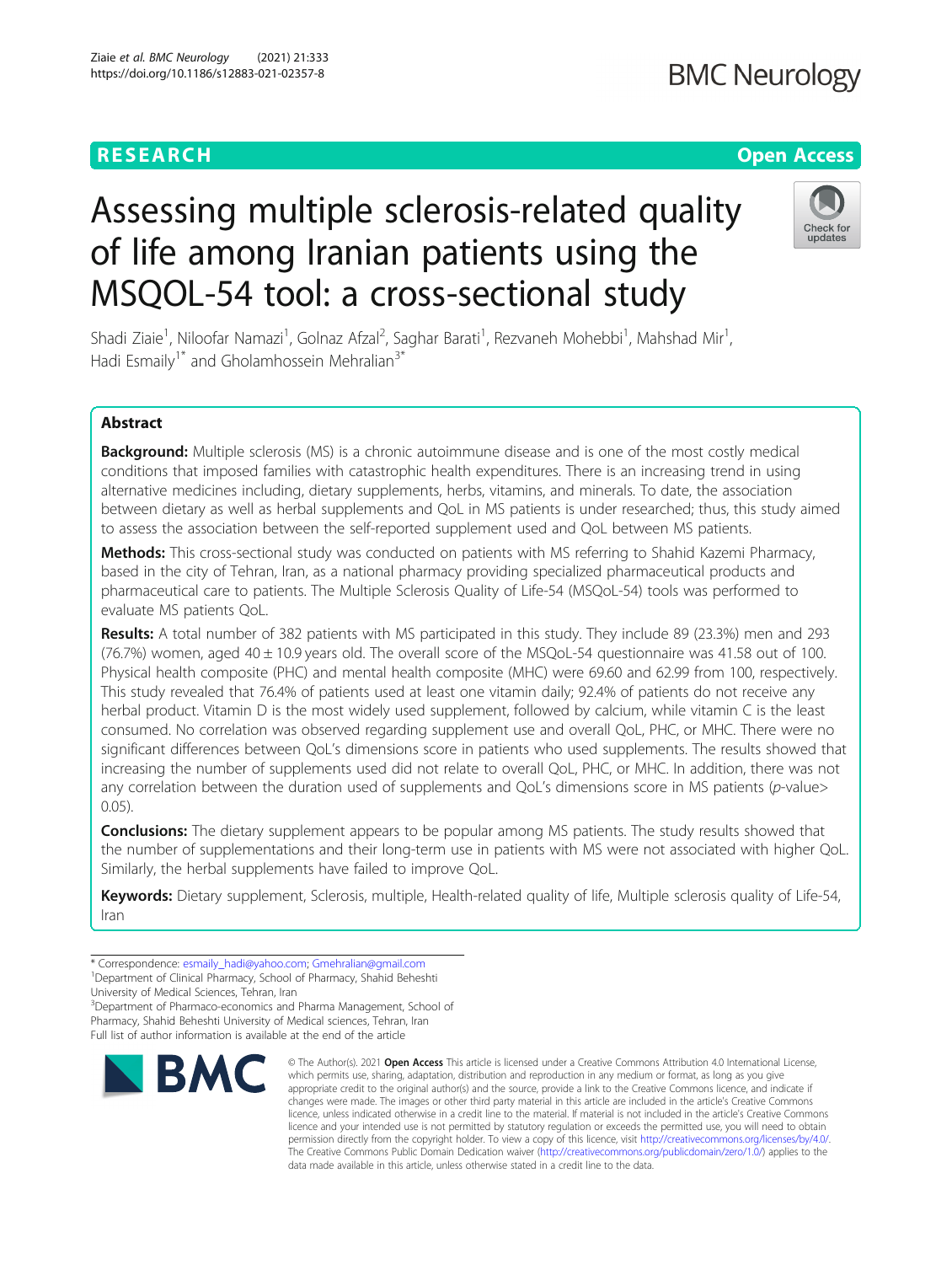## Background

Multiple Sclerosis (MS) is known as the major autoimmune demyelinating disease of the central nervous system (CNS) and even one of the main causes of disabilities, high healthcare costs, and mortality in young adults  $[1-3]$  $[1-3]$  $[1-3]$  $[1-3]$ . The reported cases of MS in 2016 have shown 2,221,188 patients living with MS across the world [\[4](#page-7-0)]. Iran is also a country with a high prevalence rate of MS in the Middle East. In 2019, the incidence of MS among Iranians had been similarly reported to range from 7 to 148.1/100,000 [[5\]](#page-7-0). Patients with MS often reported the role limitations due to a wide variety of MS symptoms such as spasms, ataxia, vertigo, fatigue, sexual dysfunction, pain, vision loss, paresis, urinary or fecal sphincter dysfunction, and tremor [[6](#page-7-0), [7\]](#page-7-0). Besides, MS negatively impacts cognitive and psychological functions, impacting their health-related quality of life (QoL) [[8](#page-7-0)– [10\]](#page-7-0).

Research has shown that patients with MS have lower QoL than the general population and suffer from other chronic neurological disorders like Parkinson's disease and epilepsy [\[11](#page-7-0)].

Knowledge of which factors could influence QoL in patients with MS is critical, enhancing health authorities and policymakers in clinical decision-making and assisting them in choosing the most appropriate interventions [[12](#page-7-0)–[14](#page-7-0)]. It has largely focused on the dietary supplement as one of the possible environmental factors with QoL's physical and mental dimensions such as MS symptomatology and psychological status [[15](#page-7-0)]. Some studies showed that the pattern of dietary supplements used among MS patients is increasing  $[16, 17]$  $[16, 17]$  $[16, 17]$  $[16, 17]$  $[16, 17]$ ; up to 70% of patients with MS have tried one or more complementary and alternative medicine treatments for their disease [[18\]](#page-7-0). Therefore, MS patients are frequently interested in using supplements to improve their QoL [[16](#page-7-0), [19\]](#page-7-0). The evidence clearly shows that supplying accessories would increasingly cost patients [\[20](#page-7-0)]. while it is found, there is no always a significant positive relationship between costs of MS and patient's QoL [\[21](#page-7-0)–[23\]](#page-7-0).

The finding of several clinical studies in MS patients has demonstrated that some dietary supplements could decrease the severity of MS symptoms and thus improve QoL [\[15,](#page-7-0) [24](#page-7-0)–[28\]](#page-7-0). At the same time, there are few studies examining associations between self-reported supplement use and MS patient's QoL [[29](#page-7-0)]. On the other hand, there is no effective clinical indication authorized by food and drug agencies for applying dietary supplementation against MS symptomatology and enhancement of QoL [\[15,](#page-7-0) [30\]](#page-7-0). Furthermore, there is very limited research evaluating the relationship between the real-world supplement used and dimensions of QoL such as physical and MHC in MS patients. In the other word, the role of minerals, trace elements, antioxidants, and vitamins, which has received increased attention in the past decade among MS patients on QoL, is unclear. However, it is essential to evaluate the QoL as a significant clinical outcome in patients with MS and assess the role of the dietary supplement used in the real world on QoL among patients with MS [[15](#page-7-0), [31](#page-7-0), [32](#page-7-0)].

Several measurement tools of QoL have been identified [\[13](#page-7-0)]. However, MS patients' QoL is often measured by the Multiple Sclerosis Quality of Life-54 (MSQoL-54) questionnaire, which has been typically practiced in clinical studies in recent years [\[12](#page-7-0), [33](#page-7-0)]. In this sense, we used the MSQoL-54 as the most common and standardized disease-specific questionnaire to assess QoL in patients with MS [[34](#page-7-0)] based on the generic SF-36 QoL instrument [\[35](#page-7-0)]. Therefore, the objectives of the present study were to assess QoL, pattern dietary supplement usage among patients living with MS, and identify if the type of supplements used could be related to improve QoL.

## Methods

#### Study design

This cross-sectional study was conducted from February 2019 to March 2020 at Shahid Kazemi Pharmacy in Tehran, Iran, as a national pharmacy providing specialized pharmaceutical care to patients with MS. The Ethics Committee also approved this study of Shahid Beheshti University of Medical Sciences, Tehran, Iran, with the registry code of IR.SBMU.PHARMACY.REC.1398.240.

### Study population and data collection

The patients affected with MS referring to the pharmacy concerned were invited to participate in this study. After scrutinizing their prescriptions, additional questions were further raised to ensure that the patients had been diagnosed with MS. To be included in the study, the cases needed to be older than 18 years and at least 6 months of MS diagnosis. Written informed consent was also given to the patients before their inclusion, and they were allowed to withdraw from the study whenever they desired. The sample size was calculated using Cochran's formula. According to the statistics released by the Iranian MS Society, the number of patients with MS in Iran was 68,192 cases. In this formula, the confidence interval (CI) of 1.96 Z-score was 95%, and the pvalue, as the ratio of the attribute in the society, was equal to 0.5. Besides, the margin of error (D) in this study was 0.05. The sample size was further estimated to be 382 individuals.

#### Questionnaire development

The validated Persian version of the MSQoL-54 questionnaire was applied to collect the required data, whose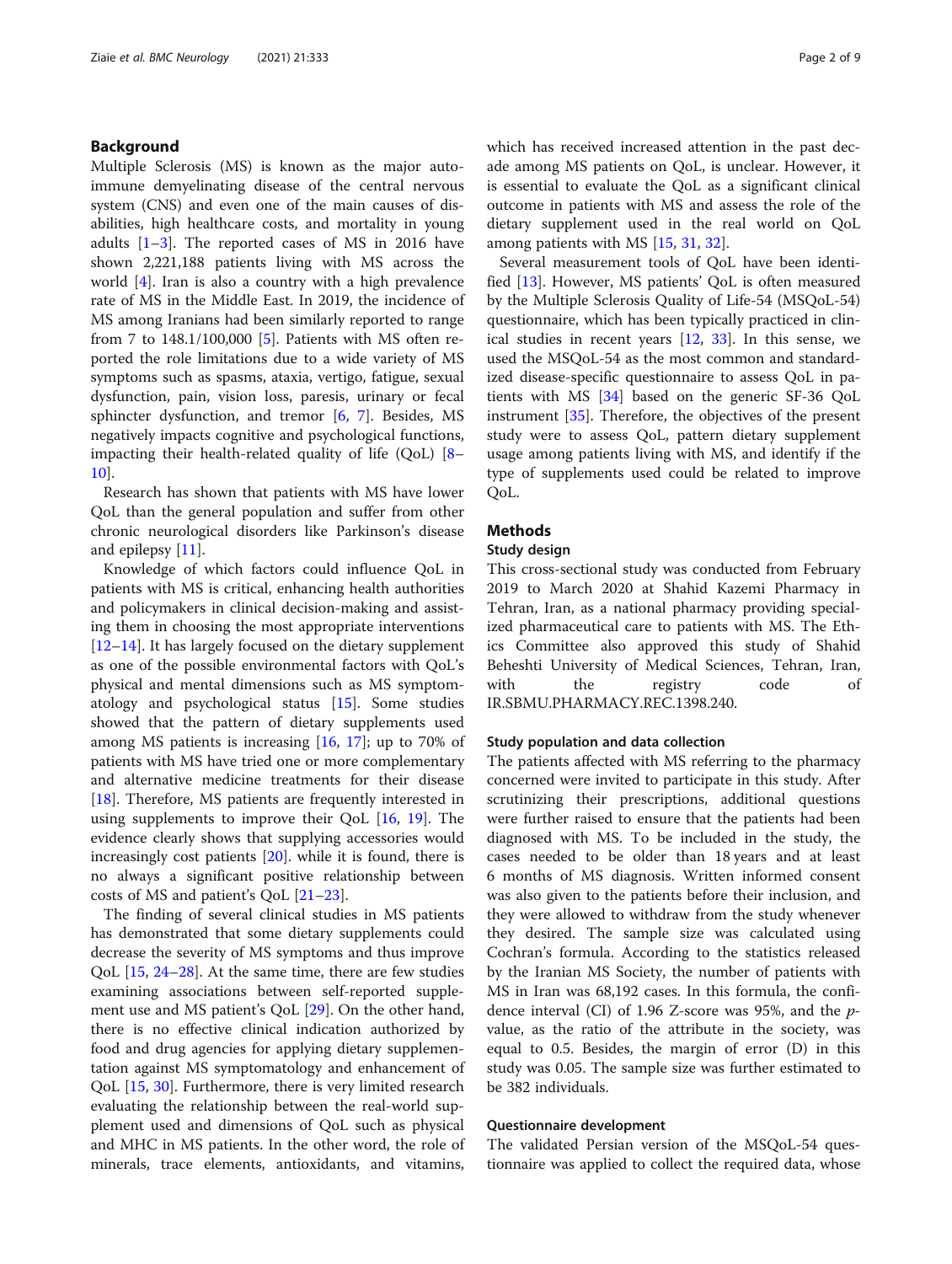<span id="page-2-0"></span>Table 1 Demographic and clinical characteristics of patients  $(n = 382)$ 

| Variable                             | N $(\%)$ or Mean $\pm$ SD |
|--------------------------------------|---------------------------|
| Age, years (mean $\pm$ SD)           | $40 \pm 10.9$             |
| <b>Gender</b> (male)                 | 89 (23.3%)                |
| <b>Marital status</b>                |                           |
| Single                               | 154 (40.3%)               |
| Married                              | 228 (59.7%)               |
| level of education                   |                           |
| Undergraduate                        | 27(7.1%)                  |
| Diploma                              | 102(26.7%)                |
| Associate degree                     | 15(3.9%)                  |
| Bachelor                             | 152(39.8%)                |
| Master                               | 64(16.8%)                 |
| Professional doctoral degree         | 22(5.8%)                  |
| Job                                  |                           |
| Unemployed                           | 28 (7.3%)                 |
| Freelance                            | 134 (35.1%)               |
| Government                           | 16 (4.2%)                 |
| Housewife                            | 168 (44%)                 |
| Student                              | 13 (3.4%)                 |
| Retired                              | 23 (6%)                   |
| Income                               |                           |
| No income                            | 214 (56%)                 |
| 1-5 million toman/month              | 81 (21.2%)                |
| 5-10 million toman/month             | 62 (16.2%)                |
| > 10 million toman/month             | 25 (6.5%)                 |
| <b>Physical activity</b>             |                           |
| Low                                  | 246 (64.4%)               |
| Moderate                             | 88 (23%)                  |
| High                                 | 48 (12.6%)                |
| Comorbidity                          |                           |
| Heart disease                        | 6(1.6%)                   |
| <b>Diabetes</b>                      | 7 (1.8%)                  |
| Hypertension                         | 15 (3.9%)                 |
| Hypothyroid                          | 20 (5.2%)                 |
| Hyperthyroid                         | $2(0.5\%)$                |
| Cancer                               | 6(1.6%)                   |
| Stroke                               | $1(0.3\%)$                |
| Depression                           | 19 (5%)                   |
| Duration of MS* disease, months      | $111 \pm 78$              |
| MS subtype                           |                           |
| RRMS*                                | 354 (92.7%)               |
| PMS*                                 | 28 (7.3%)                 |
| Mode of MS medication administration |                           |
| Oral                                 | 254 (66.5%)               |
|                                      |                           |

| <b>Table 1</b> Demographic and clinical characteristics of patients |  |  |
|---------------------------------------------------------------------|--|--|
| $(n = 382)$ (Continued)                                             |  |  |

| Variable                                    | N $(\%)$ or Mean $\pm$ SD |
|---------------------------------------------|---------------------------|
| Injection                                   | 128 (33.5%)               |
| Anti-depressant drugs                       |                           |
| Tricyclic antidepressants                   | 1%                        |
| Selective serotonin reuptake inhibitors     | 1.7%                      |
| Serotonin-norepinephrine reuptake inhibitor | 1.5%                      |
| Atypical                                    | 0.5%                      |
| <b>Antianxiety drugs</b>                    |                           |
| anticonvulsant                              | 2.4%                      |
| benzodiazepines                             | 1.3%                      |
| Nonbenzodiazepines                          | 0.5%                      |
| <b>Supplements</b>                          |                           |
| Yes                                         | 305 (79.8%)               |
| No                                          | 77 (20.2%)                |
| Number of daily supplements used            | $1 \pm 1.3$               |
| Supplement used duration, months            | $79.2 + 105$              |

MS Multiple sclerosis, RRMS relapsing-remitting Multiple sclerosis, PMS Progressive multiple sclerosis

acceptable reliability and construct validity had been already confirmed [[36\]](#page-7-0). Notably, the MSQoL-54 is known as a health-related self-report questionnaire containing 54 items, categorized into 12 sub-scales: physical health (10 items), role limitations-physical (4 items), emotional well-being (8 items), pain (3 items), energy (5 items), health perceptions (5 items), social function (3 items), cognitive function (4 items), health distress (4 items), sexual function (5 items), change in health (1 item), and overall QoL (2 items). There was also one item under the theme of overall QoL, related to patients' views about overall assessment of their own QoL, labeled as "self-score" in this study.

Additionally, two composite scores, namely, physical health composite (PHC) and mental health composite (MHC), were measured by adding some sub-scales accordingly. The PHC includes eight sub-scales of physical function, health perceptions, energy/fatigue, role limitations-physical, pain, sexual function, social function, and health distress and the MHC is made up of five sub-scales: health distress, overall QoL, emotional wellbeing, role limitations-emotional, and cognitive function. The composite scores can be calculated by transforming the item scores to zero to 100 scales, with zero representing the worst health status and 100 indicating the best health status.

With respect to demographic data, characteristics such as age, gender, marital status, levels of education, job, income, physical activity, comorbidity (heart disease, diabetes, hypertension, hypothyroid, hyperthyroid, cancer, stroke, and depression), MS subtype, MS medication,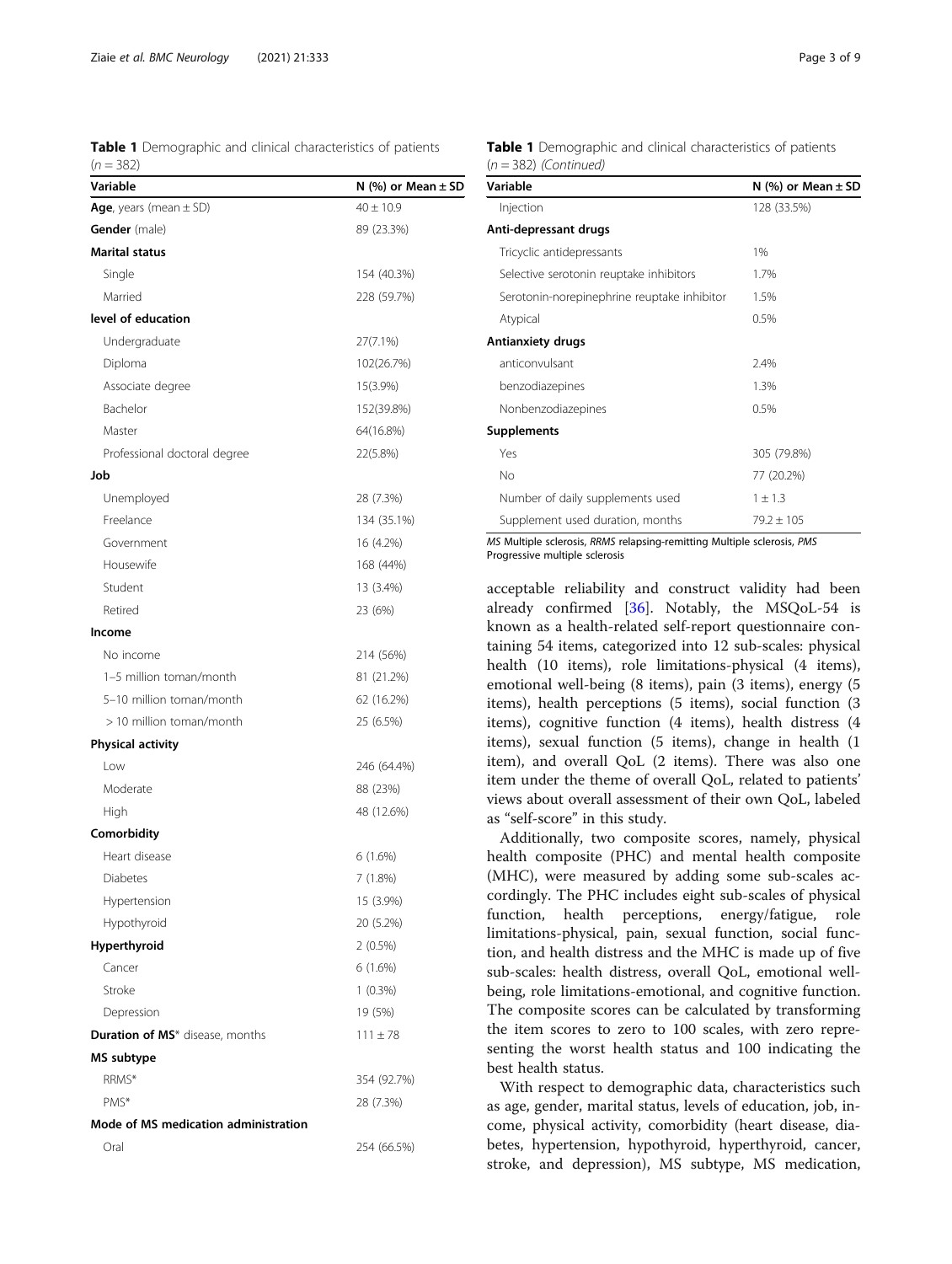

mode of administration, duration of MS disease, and the concomitant use of an anxiolytic agent or an antidepressant were asked (Table [1\)](#page-2-0). The authors developed a structured self-administered questionnaire to measure the usage patterns of vitamins, minerals, herbals, and another dietary supplements with detailed information about the type, the number of supplements taken, and the continuity of taking supplements. Physical activity was measured using the SQUASH, a valid and reliable questionnaire to determine daily physical activity based on an average week in the past month in MS patients [[37,](#page-7-0) [38](#page-7-0)]. The SQUASH was also comprised of items on commuting activities, leisure-time and sports activities, household activities, and activities at work and school. Based on the reported efforts in the SQUASH questionnaire, the patients were divided into three classes according to their physical activity level as follows: low, moderate, and high [\[39](#page-7-0)].

#### Statistical analyses

Descriptive statistics were used for assessing all demographic data and the parameters related to patients' profiles. The Kolmogorov–Smirnov test was used to evaluate the distribution of the data. For comparisons, an independent sample t-test was used. Correlations

Table 2 The mean and standard deviation of MSQoL-54 dimensions among patients with multiple sclerosis

| Mean score | SD    |
|------------|-------|
| 69.60      | 18.38 |
| 62.99      | 22.74 |
| 41.58      | 12.69 |
|            |       |

QoL quality of life, SD standard deviation

between the physical, mental health composite and overall QoL scores with the other parameters such as; the number of supplement usage daily and supplement duration were evaluated using Pearson's correlation test. The level of significance was set at 0.05. Statistical analyses were done using SPSS 23.0 software (SPSS Inc., Chicago, IL, USA).

## Results

Over 15 months, a total number of 382 MS patients agreed to participate in the study, including 89 (23.3%) men and 293 (76.7%) women with the mean age of  $40 \pm$ 10.9 years. The mean disease duration was also  $111 \pm 78$ months ranged from 6 to 480 months. Based on the clinical subtype of MS, 354 (92.7%) of patients were identified as RRMS, and 254 (66.5%) received oral diseasemodifying therapies. Of the 382 MS patients enrolled, 305 (79.8%) used dietary supplements regularly daily. The mean duration of supplement usage was  $79.2 \pm 105$ . In this study, the concomitant use of antidepressant and anxiolytic drugs was just 4.7 and 4.2%, respectively.

All other demographic characteristics of the participants are depicted in Table [1](#page-2-0).

The frequency of MS medications taken by the patients indicates in (Fig. 1). Interferon beta was the most commonly prescribed medication to treat MS.

In addition, Table 2 presents that the overall score of the MSQoL-54 questionnaire among the patients with MS was  $41.58 \pm 12.69$ , and that was  $69.60 \pm 18.38$  and 62.99 ± 22.74 respectively for the PHC and MHC.

The results of this study reveal that 76.4% of patients used at least one vitamin daily (Table [3\)](#page-4-0). Figure [2](#page-4-0) shows that only 7.6% of the patients received the herbal supplements. Vitamin D is the most widely used supplement,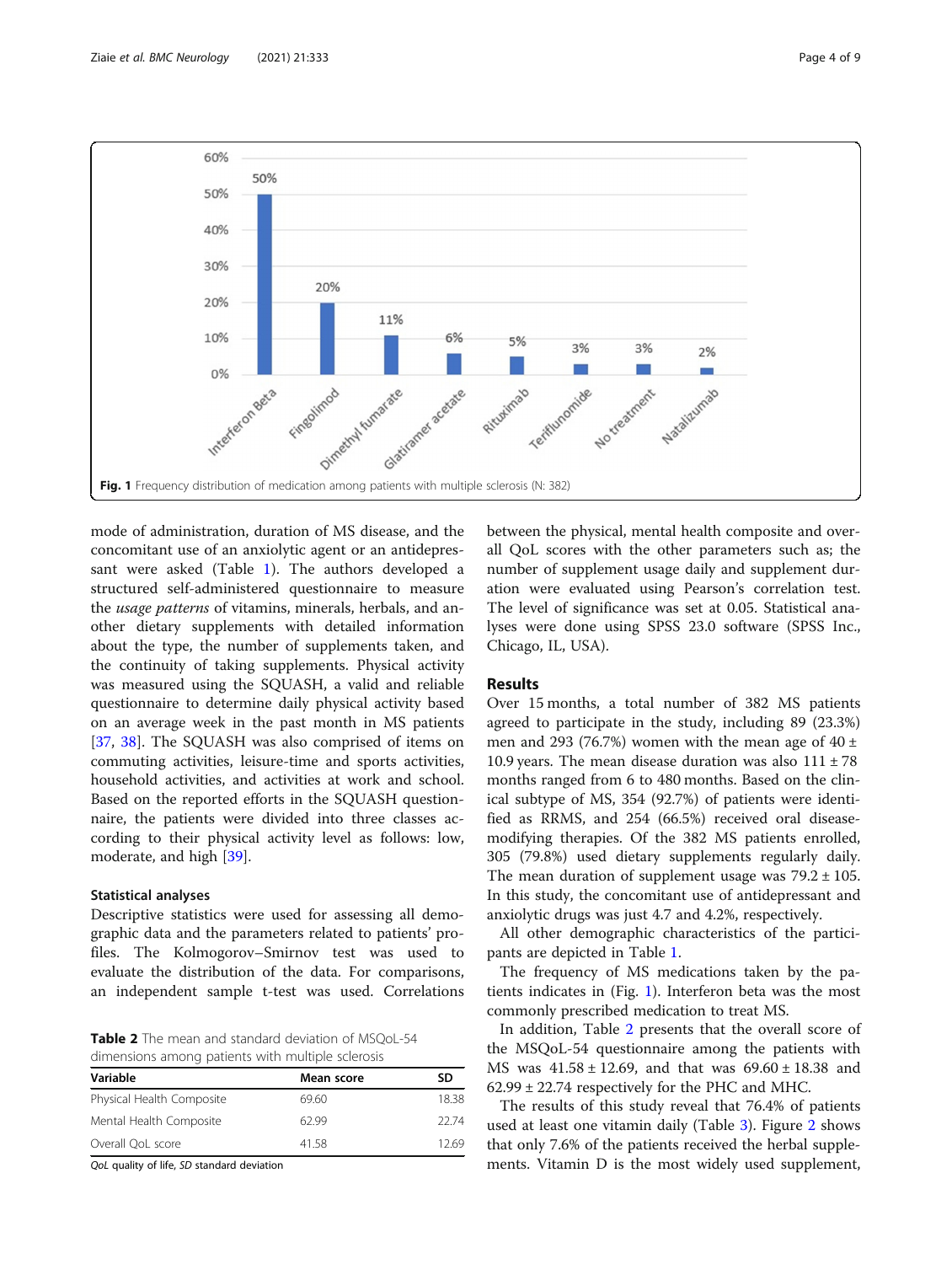<span id="page-4-0"></span>Table 3 Number of vitamins usage daily by patients with multiple sclerosis (N:382)

| None<br>One<br>60 (15.7)<br>Two<br>Three<br>23(6)<br>6(1.6)<br>Four | Number of vitamins usage daily | N(%)       |
|---------------------------------------------------------------------|--------------------------------|------------|
|                                                                     |                                | 90(23.6)   |
|                                                                     |                                | 203 (53.1) |
|                                                                     |                                |            |
|                                                                     |                                |            |
|                                                                     |                                |            |

followed by calcium, while vitamin C is the least consumed.

Moreover, given the normality of data, parametric analysis was applied for all studies. Table [4](#page-5-0) shows the comparison of QoL dimensions between 382 MS patients who received dietary and herbal supplements or not. Patients who take calcium had less physical health status. Besides, there was a significant inverse relationship between the consumption of herbal and vitamin C supplements and patients' overall QoL. In contrast, those receiving iron products were associated with more PHC sore.

Table [5](#page-5-0) shows that an increase in the number of supplements used did not relate to overall QoL, PHC, or MHC. No correlation was further observed regarding the supplement use duration in terms of overall QoL, PHC, or MHC ( $p$ -value> 0.05).

## Discussion

This study aimed to determine the self-reported prevalence and types of dietary and herbal supplement use in MS patients and assess the role of dietary supplementation on the QoL of MS patients. The results confirm that a large proportion (79.8%) of MS patients in this study use supplements. The most common supplements reported were vitamin D, followed by calcium and vitamin B groups. This study suggests that daily supplementation with herbal, vitamin C, iron products, and calcium can significantly associate with a different part of QoL dimensions. Consistent with prior research [[40](#page-7-0)–[42](#page-7-0)], our study showed an increasing trend in using supplementary and alternative medicines among MS patients. For example, O'Connor et al. found that the frequency of dietary supplement use was about 82.1% among MS patients [[16\]](#page-7-0). Another study was conducted in the USA reported that 44.8% of patients with MS used vitamins [[19\]](#page-7-0). We found that 76.4% of MS patients used at least one vitamin daily. Additionally, our results showed that just 7.6% of MS patients used herbal supplements, ranging from 26 to 80% in other studies [[40](#page-7-0), [42,](#page-7-0) [43](#page-7-0)].

Differences among these studies may be due to different geographic areas, varied supplements studied, various categorizing patterns, and cultural differences [[16](#page-7-0), [19,](#page-7-0) [41](#page-7-0)]. The most commonly used dietary supplement by MS patients in our study was vitamin D. These results are similar to trends found in the published studies [[15,](#page-7-0) [44\]](#page-7-0). The clinical effect of vitamin D on MS patient's QoL is contradictory [[45,](#page-8-0) [46\]](#page-8-0). Our findings favored those who did not confirm the significant impact of vitamin D on improved QoL.

It can be explained by decreased serological and metabolic responsiveness to vitamin D supplementation by patients with MS. To address this concern, higher doses

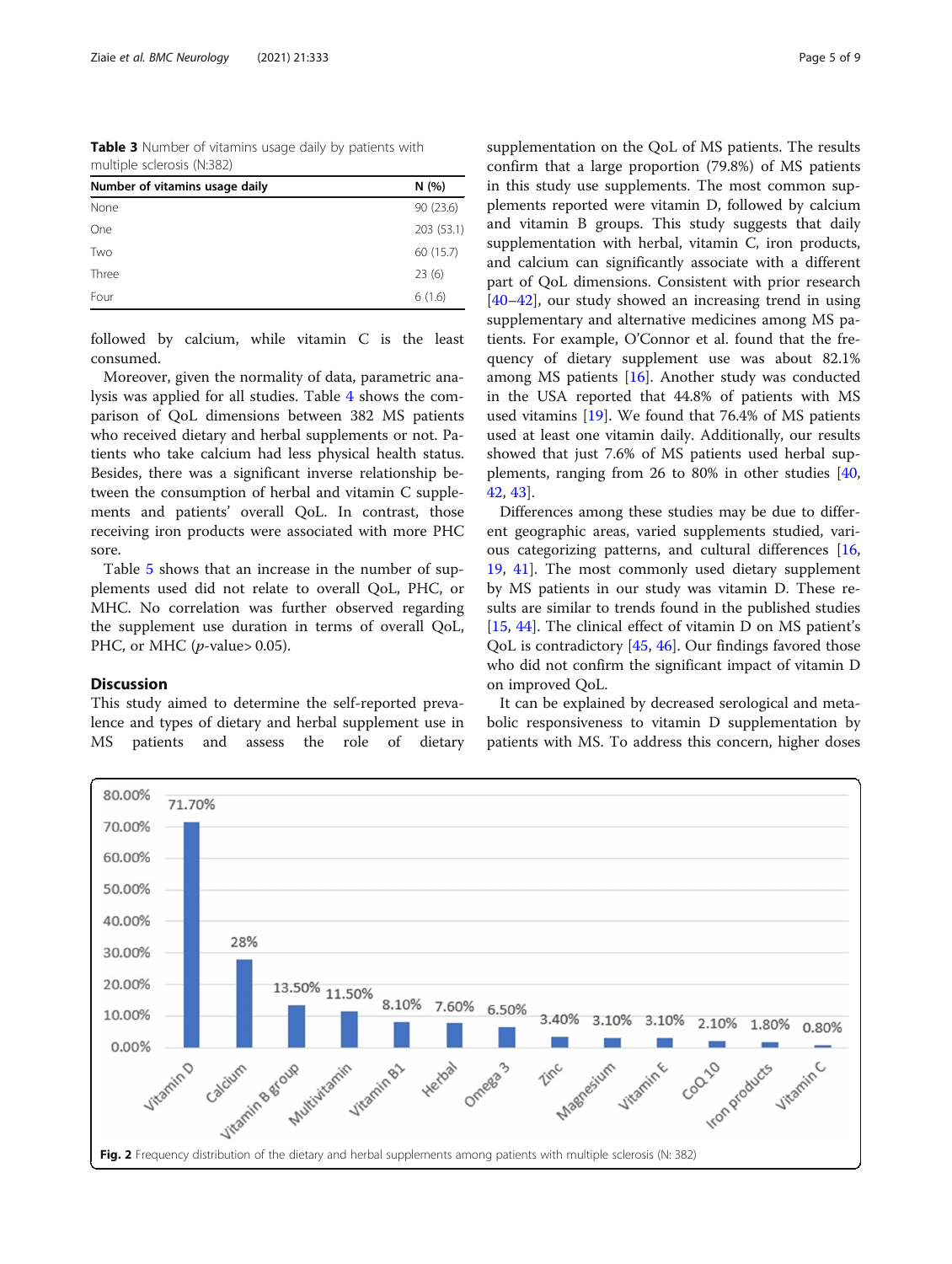| <b>Treatment</b> | Physical health<br>(Mean $\pm$ SD) | PV*    | <b>Mental health</b><br>(Mean $\pm$ SD) | PV*   | <b>Overall QoL</b><br>(Mean $\pm$ SD) | PV*   |
|------------------|------------------------------------|--------|-----------------------------------------|-------|---------------------------------------|-------|
| Vitamin D3       | Yes: $114 \pm 8$                   | 0.330  | Yes: $63 \pm 22$                        | 0.271 | Yes: $41 \pm 12$                      | 0.490 |
|                  | No: $108 \pm 3$                    |        | No: $60 \pm 24$                         |       | No: $40 \pm 13$                       |       |
| Calcium          | Yes: $103 \pm 57$                  | 0.038  | Yes: $59 \pm 22$                        | 0.052 | Yes: $39 \pm 12$                      | 0.076 |
|                  | No: $116 \pm 58$                   |        | No: $64 \pm 22$                         |       | No: $42 \pm 12$                       |       |
| Vitamin B group  | Yes: $108 \pm 52$                  | 0.557  | Yes: $62 \pm 19$                        | 0.815 | Yes: $42 \pm 10$                      | 0.317 |
|                  | No: $113 \pm 59$                   |        | No: $63 \pm 23$                         |       | No: $41 \pm 13$                       |       |
| Multi vitamin    | Yes: $115 \pm 57$                  | 0.746  | Yes: $64 \pm 21$                        | 0.651 | Yes: $43 \pm 12$                      | 0.343 |
|                  | No: $112 \pm 58$                   |        | No: $62 \pm 22$                         |       | No: $41 \pm 12$                       |       |
| Vitamin B1       | Yes: $109 \pm 51$                  | 0.678  | Yes: $62 \pm 18$                        | 0.826 | Yes: $43 \pm 9$                       | 0.250 |
|                  | No: $113 \pm 59$                   |        | No: $63 \pm 23$                         |       | No: $41 \pm 12$                       |       |
| Herbal           | Yes: $116 \pm 57$                  | 0.852  | Yes: $61 \pm 20$                        | 0.767 | Yes: $35 \pm 14$                      | 0.040 |
|                  | No: $113 \pm 59$                   |        | No: $63 \pm 23$                         |       | No: $42 \pm 12$                       |       |
| Omega-3          | Yes: $92 \pm 55$                   | 0.069  | Yes: $59 \pm 23$                        | 0.394 | Yes: $40 \pm 11$                      | 0.725 |
|                  | No: $114 \pm 58$                   |        | No: $63 \pm 22$                         |       | No: $41 \pm 12$                       |       |
| Zinc             | Yes: $111 \pm 55$                  | 0.932  | Yes: $62 \pm 19$                        | 0.951 | Yes: $38 \pm 14$                      | 0.404 |
|                  | No: $113 \pm 58$                   |        | No: $63 \pm 22$                         |       | No: $41 \pm 12$                       |       |
| Magnesium        | Yes: $115 \pm 55$                  | 0.871  | Yes: $62 \pm 19$                        | 0.908 | Yes: $43 \pm 12$                      | 0.519 |
|                  | No: $112 \pm 58$                   |        | No: $63 \pm 22$                         |       | No: $41 \pm 12$                       |       |
| Vitamin E        | Yes: $129 \pm 54$                  | 0.302  | Yes: $68 \pm 18$                        | 0.374 | Yes: $37 \pm 15$                      | 0.278 |
|                  | No: $112 \pm 58$                   |        | No: $62 \pm 22$                         |       | No: $41 \pm 12$                       |       |
| Co Q10           | Yes: $78 \pm 50$                   | 0.091  | Yes: $54 \pm 25$                        | 0.259 | Yes: $37 \pm 11$                      | 0.302 |
|                  | No: $113 \pm 58$                   |        | No: $63 \pm 22$                         |       | No: $41 \pm 12$                       |       |
| Iron product     | Yes: $168 \pm 13$                  | < 0.01 | Yes: $77 \pm 16$                        | 0.097 | Yes: $41 \pm 15$                      | 0.950 |
|                  | No: $112 \pm 58$                   |        | No: $62 \pm 22$                         |       | No: $41 \pm 12$                       |       |
| Vitamin C        | Yes: $111 \pm 48$                  | 0.948  | Yes: $55 \pm 10$                        | 0.542 | Yes: $21 \pm 10$                      | 0.006 |
|                  | No: $113 \pm 58$                   |        | No: $63 \pm 22$                         |       | No: $41 \pm 12$                       |       |

<span id="page-5-0"></span>

| Table 4 Comparison of QoL dimensions between 382 patients with multiple sclerosis who received the dietary and herbal |  |  |  |
|-----------------------------------------------------------------------------------------------------------------------|--|--|--|
| supplement                                                                                                            |  |  |  |

 $*P < 0.05$  indicates significant difference

of vitamin D might be needed to have clinically relevant effects [[47](#page-8-0)–[49](#page-8-0)]. Similarly, such controversial results were found about herbal supplements [[50](#page-8-0), [51](#page-8-0)]. Our results showed that patients who received the herbal supplement had lower overall QoL. It could be argued that patients with lower QoL had felt disappointed with conventional therapies to control MS; they might show a

higher willingness to use herbal supplements as complementary and alternative medicines.

Additionally, some herbal supplements may cause adverse reactions and interfere with MS conventional treatment; for example, herbal supplement containing echinacea may interfere with corticosteroids immunosuppressants [\[52](#page-8-0)–[54\]](#page-8-0). Therefore, such an interaction

Table 5 Correlation of number and duration of supplements usage with QoL dimentions score

| Variable                   | <b>PHC</b> |          | <b>MHC</b> |          | Overall OoL |          |
|----------------------------|------------|----------|------------|----------|-------------|----------|
|                            | Sig*       | r**      | Sig*       | $***$    | Sig*        | $***$    |
| Number of daily supplement | 0.309      | $-0.052$ | 0.512      | $-0.034$ | 0.376       | $-0.045$ |
| Supplement used duration   | 0.422      | 0.041    | 0.069      | 0.093    | 0.192       | 0.067    |

 $*P < 0.05$  indicates significant difference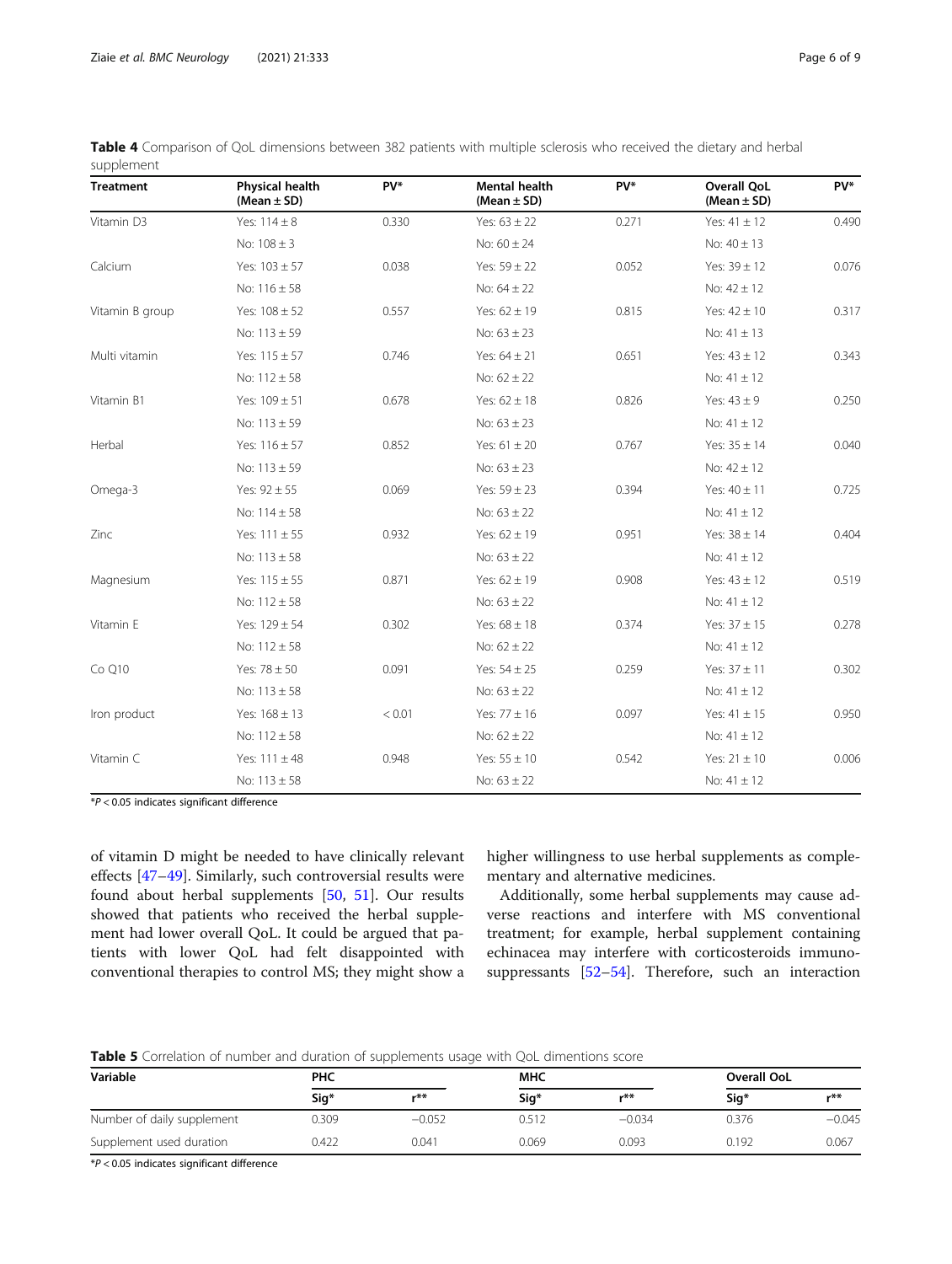<span id="page-6-0"></span>may result from more demyelination and axonal loss, which leads to a vast number of troublesome MS symptoms and reduce QoL [[55](#page-8-0), [56](#page-8-0)].

The present study results showed that receiving more supplements could not increase overall QoL, PHC, and MHC. We also found no correlation between the duration of supplement use and QoL. In contrast, some clinical studies reported that the frequent use of nutritional supplements such as vitamin B12 and folic acid has a significant, positive effect on QoL of MS patients [[28,](#page-7-0) [57](#page-8-0)]. Therefore, more studies are needed to evaluate this effect using real-world studies.

On the other hand, Ernstsson O and et al. were also observed that medication and dietary supplements were the main cost drivers for MS patients [[20](#page-7-0)]. Hence, given the increasing evidence for the significant reverse associations between costs related MS disease and patient's QoL [\[21](#page-7-0)– [23](#page-7-0)], no specific supplement was recommended to improve QoL in MS patients. With regard to the influence of calcium and iron on MS patient's QoL, our results showed that patients who received calcium had lower PHC, whereas who receive iron product had higher PHC. As it is well documented that certain micronutrient such as calcium and iron could control the progression of the MS disease, leading to improved QoL [\[44,](#page-7-0) [58\]](#page-8-0), the reverse effect of calcium in this study might be related to this notion that the patients had already less physical activity status, it is consumed to postpone disease progression.

The findings were also consistent with earlier studies reporting that QoL was poor in patients living with MS [[59,](#page-8-0) [60\]](#page-8-0). As mentioned by Ruth Ann Marrie et al., underdiagnosed and undertreated depression had been one of the fundamental reasons for reduced QoL in MS [[61\]](#page-8-0). This study also reported only a few patients using antidepressant or anxiolytic drugs to keep their QoL at higher levels. For this reason, it is recommended that due to the progressive and disabling nature of MS and the negative effects of depression on QoL, the patients should be continuously evaluated and appropriate pharmacotherapy is given if needed.

This study had some limitations that should be taken into account. First, MSQOL-54 has not been specifically validated for evaluating correlation between MS QoL and supplement usag. Second, self-report bias would be potentially another limitation across all studies using such a method. Coming together these limitations, it is of grate practical to continue research aimed at the assessment of other aspects of using dietary and herbal supplement by MS patients in terms of the economic status, social support, or rehabilitation needs.

## Conclusions

Given the findings of this study, the dietary supplements appear to be popular among MS patients. Taking more

supplements and their long-term usage were not posivitely associated with higher QoL. Similarly, the use of herbal supplements has failed to improve QoL. It is recommended to perform further self-reporting studies to evaluate the effectiveness of dietary and herbal supplements in enhancing MS-related QoL.

#### Abbreviations

MS: Multiple sclerosis; MHC: Mental Health Composite; MSQOL-54: Multiple sclerosis quality of life-54 questionnaire; PHC: Physical Health Composite; QOL: Quality of life

#### Acknowledgements

Authors would like to acknowledge the colleagues working in Shahid Kazemi pharmacy for their support and help.

#### Authors' contributions

Z.SH: Designer of the study. N.N: collected the required data. A.G: has analyzed, drafted and revised the work. E. H and B. S participated in the design of the study and developed the research question. M. R and M. M analyzed the data using the SPSS software program. M.GH: coordinated the study, participated in its conception and its design, and reviewed the manuscript. All authors contributed to and have approved the final manuscript.

## Funding

The study was funded by the authors them self's.

## Availability of data and materials

The datasets used and/or analyzed during the current study are available from the corresponding author on reasonable request.

#### Declarations

#### Ethics approval and consent to participate

This study was conducted in accordance with the Declaration of Helsinki; hence the process of the survey was explained to the patients and, written informed consent was provided prior to enrollment. The protocol of study was approved by the Ethics Committee of Shahid Beheshti University of Medical Sciences, Tehran, Iran with the registry code of IR.SBMU.PHARMACY.REC.1398.240.

#### Consent for publication

Not applicable.

#### Competing interests

The authors declare that they have no competing interests.

#### Author details

<sup>1</sup>Department of Clinical Pharmacy, School of Pharmacy, Shahid Beheshti University of Medical Sciences, Tehran, Iran. <sup>2</sup>Department of Clinical Pharmacy, School of Pharmacy, Shahid Sadoughi University of Medical Sciences, Yazd, Iran. <sup>3</sup>Department of Pharmaco-economics and Pharma Management, School of Pharmacy, Shahid Beheshti University of Medical sciences, Tehran, Iran.

### Received: 17 November 2020 Accepted: 16 August 2021 Published online: 31 August 2021

#### References

- 1. Berer K, Krishnamoorthy G. Microbial view of central nervous system autoimmunity. FEBS Lett. 2014;588(22):4207–13. [https://doi.org/10.1016/j.](https://doi.org/10.1016/j.febslet.2014.04.007) [febslet.2014.04.007.](https://doi.org/10.1016/j.febslet.2014.04.007)
- 2. Sahraian MA, Sahebkar M, Dehghani R, Derakhshan-Jazari M, Kazami-Moghaddam V, Kouchaki E. Multiple sclerosis-a disease on a dramatically rising trend in Iran: review of possible reasons. Iran J Neurol. 2017;16(1):34– 40.
- 3. Jones E, Pike J, Marshall T, Ye X. Quantifying the relationship between increased disability and health care resource utilization, quality of life, work productivity, health care costs in patients with multiple sclerosis in the US.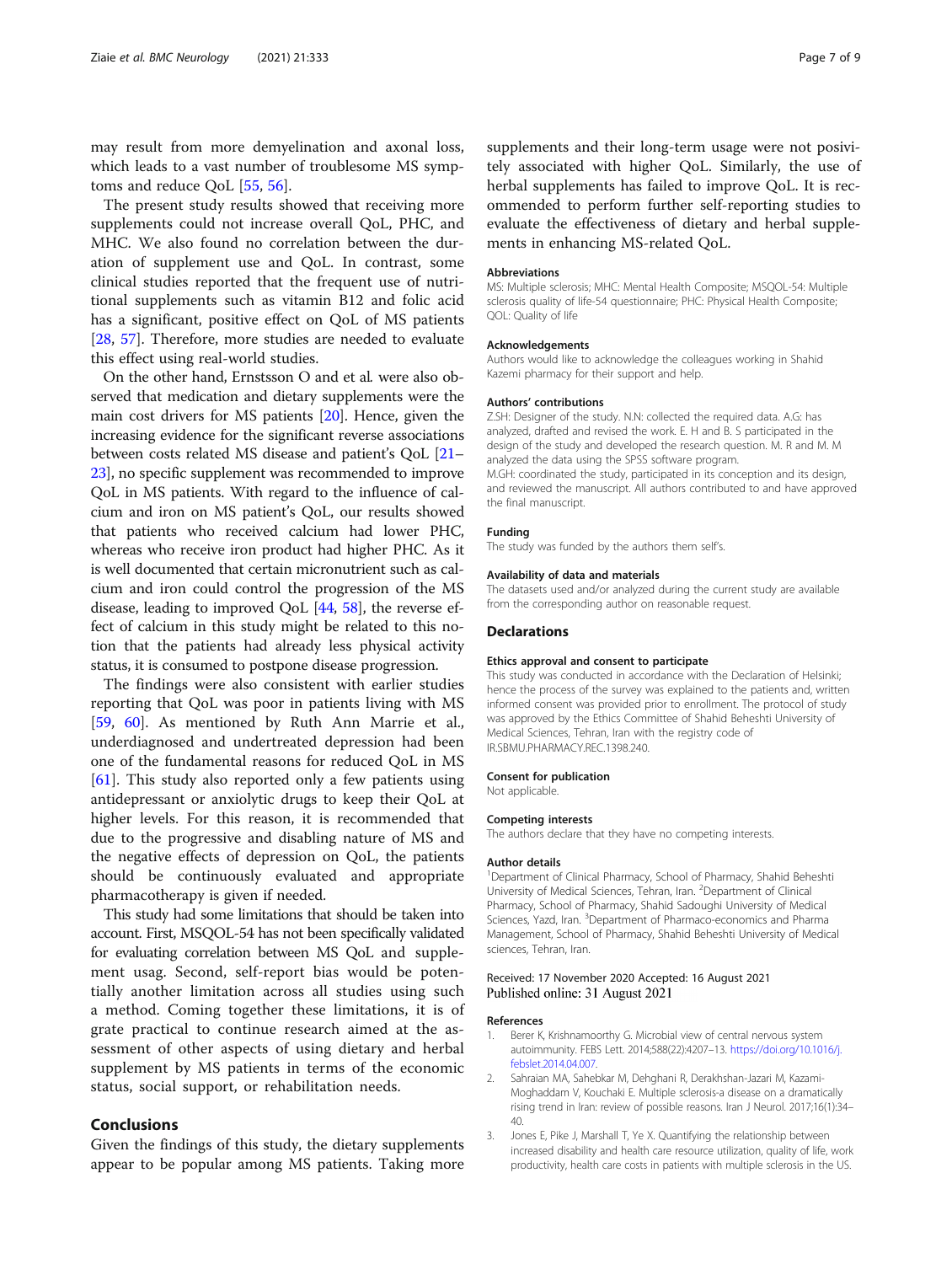<span id="page-7-0"></span>BMC Health Serv Res. 2016;16(1):294. [https://doi.org/10.1186/s12913-016-1](https://doi.org/10.1186/s12913-016-1532-1) [532-1](https://doi.org/10.1186/s12913-016-1532-1).

- 4. Wallin MT, Culpepper WJ, Nichols E, Bhutta ZA, Gebrehiwot TT, Hay SI, et al. Global, regional, and national burden of multiple sclerosis 1990–2016: a systematic analysis for the global burden of disease study 2016. Lancet Neurol. 2019;18(3):269–85. [https://doi.org/10.1016/S1474-4422\(18\)30443-5.](https://doi.org/10.1016/S1474-4422(18)30443-5)
- 5. Azami M, YektaKooshali MH, Shohani M, Khorshidi A, Mahmudi L. Epidemiology of multiple sclerosis in Iran: A systematic review and metaanalysis. PLoS One. 2019;14(4):e0214738-e.
- 6. Oh J, Vidal-Jordana A, Montalban X. Multiple sclerosis: clinical aspects. Curr Opin Neurol. 2018;31(6):752–9. [https://doi.org/10.1097/WCO.](https://doi.org/10.1097/WCO.0000000000000622) [0000000000000622](https://doi.org/10.1097/WCO.0000000000000622).
- 7. Rae-Grant A, Day GS, Marrie RA, Rabinstein A, Cree BA, Gronseth GS, et al. Practice guideline recommendations summary: disease-modifying therapies for adults with multiple sclerosis: report of the guideline development, Dissemination, and Implementation Subcommittee of the American Academy of Neurology. 2018;90(17):777–88. [https://doi.org/10.1212/WNL.](https://doi.org/10.1212/WNL.0000000000005347) [0000000000005347](https://doi.org/10.1212/WNL.0000000000005347).
- 8. Macías Islas MÁ, Ciampi E. Assessment and impact of cognitive impairment in multiple sclerosis: an overview. Biomedicines. 2019;7(1):22. [https://doi.](https://doi.org/10.3390/biomedicines7010022) [org/10.3390/biomedicines7010022.](https://doi.org/10.3390/biomedicines7010022)
- Jongen PJ, Heerings M, Ruimschotel R, Hussaarts A, Duyverman L, van der Zande A, et al. Intensive social cognitive treatment (can do treatment) with participation of support partners in persons with relapsing remitting multiple sclerosis: observation of improved self-efficacy, quality of life, anxiety and depression 1 year later. BMC Res Notes. 2016;9(1):375. [https://](https://doi.org/10.1186/s13104-016-2173-5) [doi.org/10.1186/s13104-016-2173-5](https://doi.org/10.1186/s13104-016-2173-5).
- 10. Sarısoy G, Terzi M, Gümüş K, Pazvantoğlu O. Psychiatric symptoms in patients with multiple sclerosis. Gen Hosp Psychiatry. 2013;35(2):134–40. <https://doi.org/10.1016/j.genhosppsych.2012.10.011>.
- 11. Jongen PJ. Health-related quality of life in patients with multiple sclerosis: impact of disease-modifying drugs. CNS Drugs. 2017;31(7):585–602. [https://](https://doi.org/10.1007/s40263-017-0444-x) [doi.org/10.1007/s40263-017-0444-x](https://doi.org/10.1007/s40263-017-0444-x).
- 12. Bandari DS, Vollmer TL, Khatri BO, Tyry T. Assessing quality of life in patients with multiple sclerosis. Int J MS Care. 2010;12(1):34–41. [https://doi.org/10.](https://doi.org/10.7224/1537-2073-12.1.34) [7224/1537-2073-12.1.34.](https://doi.org/10.7224/1537-2073-12.1.34)
- 13. Mitchell AJ, Benito-León J, González J-MM, Rivera-Navarro J. Quality of life and its assessment in multiple sclerosis: integrating physical and psychological components of wellbeing. Lancet Neurol. 2005;4(9):556–66. [https://doi.org/10.1016/S1474-4422\(05\)70166-6.](https://doi.org/10.1016/S1474-4422(05)70166-6)
- 14. Greenhalgh J, Long AF, Flynn R. The use of patient reported outcome measures in routine clinical practice: lack of impact or lack of theory? Soc Sci Med. 2005;60(4):833–43. [https://doi.org/10.1016/j.socscimed.2004.06.022.](https://doi.org/10.1016/j.socscimed.2004.06.022)
- 15. Tryfonos C, Mantzorou M, Fotiou D, Vrizas M, Vadikolias K, Pavlidou E, et al. Dietary supplements on controlling multiple sclerosis symptoms and relapses: current clinical evidence and future perspectives. Medicines (Basel). 2019;6(3):95. <https://doi.org/10.3390/medicines6030095>.
- 16. O'Connor K, Weinstock-Guttman B, Carl E, Kilanowski C, Zivadinov R, Ramanathan MJJon. Patterns of dietary and herbal supplement use by multiple sclerosis patients. J Neurol. 2012;259(4):637–44.
- 17. Alnahdi MA, Alsulayhim AK, Salem AHB, Masuadi E, Malik YA. Patterns and outcomes of complementary and alternative medicine use among adult patients with multiple sclerosis. Cureus. 2020;12(10):e10825. [https://doi.org/1](https://doi.org/10.7759/cureus.10825) [0.7759/cureus.10825](https://doi.org/10.7759/cureus.10825).
- 18. Yadav V, Shinto L, Bourdette D. Complementary and alternative medicine for the treatment of multiple sclerosis. Expert Rev Clin Immunol. 2010;6(3): 381–95.
- 19. Olsen S. A review of complementary and alternative medicine (CAM) by people with multiple sclerosis. Occup Ther Int. 2009;16(1):57–70.
- 20. Ernstsson O, Gyllensten H, Alexanderson K, Tinghög P, Friberg E, Norlund A. Cost of illness of multiple sclerosis - a systematic review. PLoS One. 2016; 11(7):e0159129. <https://doi.org/10.1371/journal.pone.0159129>.
- 21. McCrone P, Heslin M, Knapp M, Bull P, Thompson A. Multiple sclerosis in the UK: service use, costs, quality of life and disability. PharmacoEconomics. 2008;26(10):847–60. [https://doi.org/10.2165/0001](https://doi.org/10.2165/00019053-200826100-00005) [9053-200826100-00005](https://doi.org/10.2165/00019053-200826100-00005).
- 22. Rotstein Z, Hazan R, Barak Y, Achiron A. Perspectives in multiple sclerosis health care: special focus on the costs of multiple sclerosis. Autoimmun Rev. 2006;5(8):511–6. [https://doi.org/10.1016/j.autrev.2006.02.001.](https://doi.org/10.1016/j.autrev.2006.02.001)
- 23. Kobelt G. Costs and quality of life of patients with multiple sclerosis in Europe. The Euro J Health Econ. 2006;7(Suppl 2):S24–33.
- 24. Sanoobar M, Dehghan P, Khalili M, Azimi A, Seifar F. Coenzyme Q10 as a treatment for fatigue and depression in multiple sclerosis patients: a double blind randomized clinical trial. Nutr Neurosci. 2016;19(3):138–43. [https://doi.](https://doi.org/10.1179/1476830515Y.0000000002) [org/10.1179/1476830515Y.0000000002.](https://doi.org/10.1179/1476830515Y.0000000002)
- 25. Tourbah A, Lebrun-Frenay C, Edan G, Clanet M, Papeix C, Vukusic S, et al. MD1003 (high-dose biotin) for the treatment of progressive multiple sclerosis: A randomised, double-blind, placebo-controlled study. Multiple sclerosis (Houndmills, Basingstoke, England). 2016;22(13):1719–31.
- 26. Bitarafan S, Saboor-Yaraghi A, Sahraian MA, Nafissi S, Togha M, Beladi Moghadam N, et al. Impact of vitamin a supplementation on disease progression in patients with multiple sclerosis. Arch Iranian Med. 2015;18(7): 435–40 DOI: 0151807/AIM.008.
- 27. Toghianifar N, Ashtari F, Zarkesh-Esfahani SH, Mansourian M. Effect of high dose vitamin D intake on interleukin-17 levels in multiple sclerosis: a randomized, double-blind, placebo-controlled clinical trial. J Neuroimmunol. 2015;285:125–8. <https://doi.org/10.1016/j.jneuroim.2015.05.022>.
- 28. Nozari E, Ghavamzadeh S, Razazian N. The effect of vitamin B12 and folic acid supplementation on serum homocysteine, Anemia status and quality of life of patients with multiple sclerosis. Clin Nutr Res. 2019;8(1):36–45. [https://doi.org/10.7762/cnr.2019.8.1.36.](https://doi.org/10.7762/cnr.2019.8.1.36)
- 29. Simpson-Yap S, Jelinek P, Weiland T, Nag N, Neate S, Jelinek G. Self-reported use of vitamin D supplements is associated with higher physical quality of life scores in multiple sclerosis. Mult Scler Relat Disord. 2021;49:102760. [https://doi.org/10.1016/j.msard.2021.102760.](https://doi.org/10.1016/j.msard.2021.102760)
- 30. Goldberg P, Fleming M, Picard E. Multiple sclerosis: decreased relapse rate through dietary supplementation with calcium, magnesium and vitamin D. Med Hypotheses. 1986;21(2):193–200.
- 31. Rezapour A, Kia AA, Goodarzi S, Hasoumi M, Motlagh SN, Vahedi S. The impact of disease characteristics on multiple sclerosis patients' quality of life. Epidemiol Health. 2017;39. [https://doi.org/10.4178/epih.e201700.](https://doi.org/10.4178/epih.e201700)
- 32. Nedjat S, Montazeri A, Mohammad K, Majdzadeh R, Nabavi N, Nedjat F, et al. Quality of life in multiple sclerosis compared to the healthy population in Tehran. Iran J Epidemiol. 2006;2(3):19–24.
- 33. Opara JA, Jaracz K, Brola W. Quality of life in multiple sclerosis. J Med Life. 2010;3(4):352–8.
- 34. Ibrahim EAAE, Gassoum A, IshagAgib IEI. Quality of life among Sudanese patients with multiple sclerosis in Khartoum state using (MSQoL-54) questionnaire. BMC Res Notes. 2019;12(1):1–4.
- 35. Vickrey BG, Hays RD, Harooni R, Myers LW, Ellison GW. A health-related quality of life measure for multiple sclerosis. Qual Life Res. 1995;4(3):187– 206. [https://doi.org/10.1007/BF02260859.](https://doi.org/10.1007/BF02260859)
- 36. Ghaem H, Haghighi AB, Jafari P, Nikseresht A. Validity and reliability of the Persian version of the multiple sclerosis quality of life questionnaire. Neurol India. 2007;55(4):369–75. [https://doi.org/10.4103/0028-3886.33316.](https://doi.org/10.4103/0028-3886.33316)
- 37. Abonie US, Hoekstra F, Seves BL, Woude LH, Dekker R, Hettinga F. Associations between Activity Pacing, Fatigue, and Physical Activity in Adults with Multiple Sclerosis: A Cross Sectional Study. J Funct Morphol Kinesiol. 2020;5(2):43.
- 38. Beckerman H, de Groot V, Scholten MA, Kempen JCE, Lankhorst GJ. Physical activity behavior of people with multiple sclerosis: understanding how they can become more physically active. Phys Ther. 2010;90(7):1001–13. [https://](https://doi.org/10.2522/ptj.20090345) [doi.org/10.2522/ptj.20090345](https://doi.org/10.2522/ptj.20090345).
- 39. Wendel-Vos GCW, Schuit AJ, Saris WHM, Kromhout D. Reproducibility and relative validity of the short questionnaire to assess health-enhancing physical activity. J Clin Epidemiol. 2003;56(12):1163–9. [https://doi.org/10.101](https://doi.org/10.1016/S0895-4356(03)00220-8) [6/S0895-4356\(03\)00220-8](https://doi.org/10.1016/S0895-4356(03)00220-8).
- 40. Mohammadi M, Rashidizad SA, Lashkari N, Ataei S, Haddadi R, Mahboobian MM. Supplement Therapy in Multiple Sclerosis: A Pharmacological View. Avicenna J Pharm Res. 2020;1(1):37–45.
- 41. Leong E M, Semple S J, Angley M, Siebert W, Petkov J, McKinnon RA. Complementary and alternative medicines and dietary interventions in multiple sclerosis: what is being used in South Australia and why?. Complement Ther Med. 2009;17(4):216–23.
- 42. Yadav V, Shinto L, Morris C, Senders A, Baldauf-Wagner S, Bourdette Dennis. Use and self-reported benefit of complementary and alternative medicine among multiple sclerosis patients. Int J MS Care. 2006;8(1):5–10.
- 43. Nayak S, Matheis RJ, Schoenberger NE, SCJCr S. Use of unconventional therapies by individuals with multiple sclerosis. 2003;17(2):181–91.
- 44. Bagur MJ, Murcia MA, Jiménez-Monreal AM, Tur JA, Bibiloni MM, Alonso GL, et al. Influence of diet in multiple sclerosis: a systematic review. Adv Nutr. 2017;8(3):463–72. [https://doi.org/10.3945/an.116.014191.](https://doi.org/10.3945/an.116.014191)